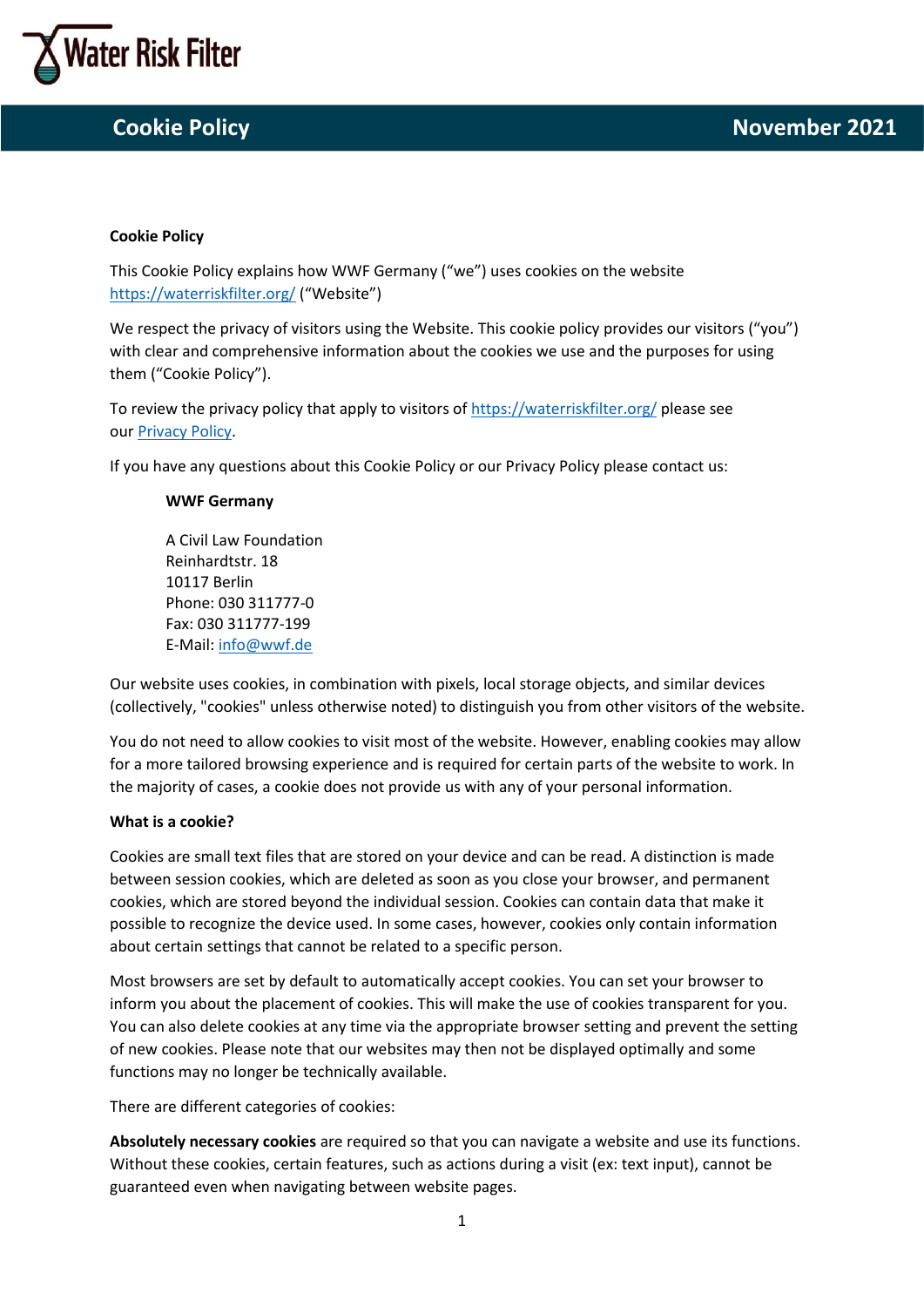

**Functional cookies** enable a website to store information already provided (ex: user name, language selection or your current location) and improve the user's ability to offer personal features. These cookies collect anonymous information and cannot track your movements on other websites.

**Performance cookies** collect information about the use of a website - for example, which pages visitors visit most frequently and whether they receive error messages from a page. These cookies do not store any information that would allow the user to be identified. The information collected is summarized and made anonymous. These cookies are used exclusively to improve the performance of a website and thus its user-friendliness.

### **Session cookies**

While you are on a website, a so-called session cookie is temporarily stored in your computer's memory, in which a session identifier is saved, for example to avoid having to log in every time you change pages. Session cookies are automatically deleted after the session has expired when the browser is closed.

The processing takes place on the basis of Article 6 (1) (f) of the EU General Data Protection Regulation and in the interest of optimizing or enabling visitors guidance and adapting the presentation of our website.

#### **Load Balancer & CDN**

We use the Content Delivery Network (CDN) of Cloudflare Germany GmbH, Rosental 7, c/o Mindspace, 80331 Munich Germany (Cloudflare) to increase the security and delivery speed of our website. This corresponds to our legitimate interest in the meaning of Article 6 (1) (f) of the EU General Data Protection Regulation. A CDN is a network of [globally] distributed servers that is able to deliver optimised content to the website visitor. The processing of visitor data takes place solely for the aforementioned purposes and to maintain the security and functionality of the CDN. In this context, your browser may transmit personal data to CloudFlare. The use is based on our legitimate interests, i.e. interest in a secure and efficient provision, analysis and optimization of our online offer in accordance with Article 6 (1) (f) of the EU General Data Protection Regulation. Further information can be found in Cloudflare's data protection declaration: [https://www.cloudflare.com/security](https://www.cloudflare.com/security-policy)[policy.](https://www.cloudflare.com/security-policy)

### **Analysis**

In order to tailor our information offer to the needs of the visitors and to be able to optimize the website, we evaluate statistical usage information. The processing takes place in accordance with Article 6 (1) point (f) of the EU General Data Protection Regulation for the purpose of ensuring the stability and the security of this website. In particular, the data processing is necessary to track and monitor errors and guarantee the efficiency and functionality of this website. Our software sets cookies on the visitor's computer. When you visit a single page on this website, the following data is saved:

- the pseudonymized IP address
- Information on the operating system and browser used
- Geographic information